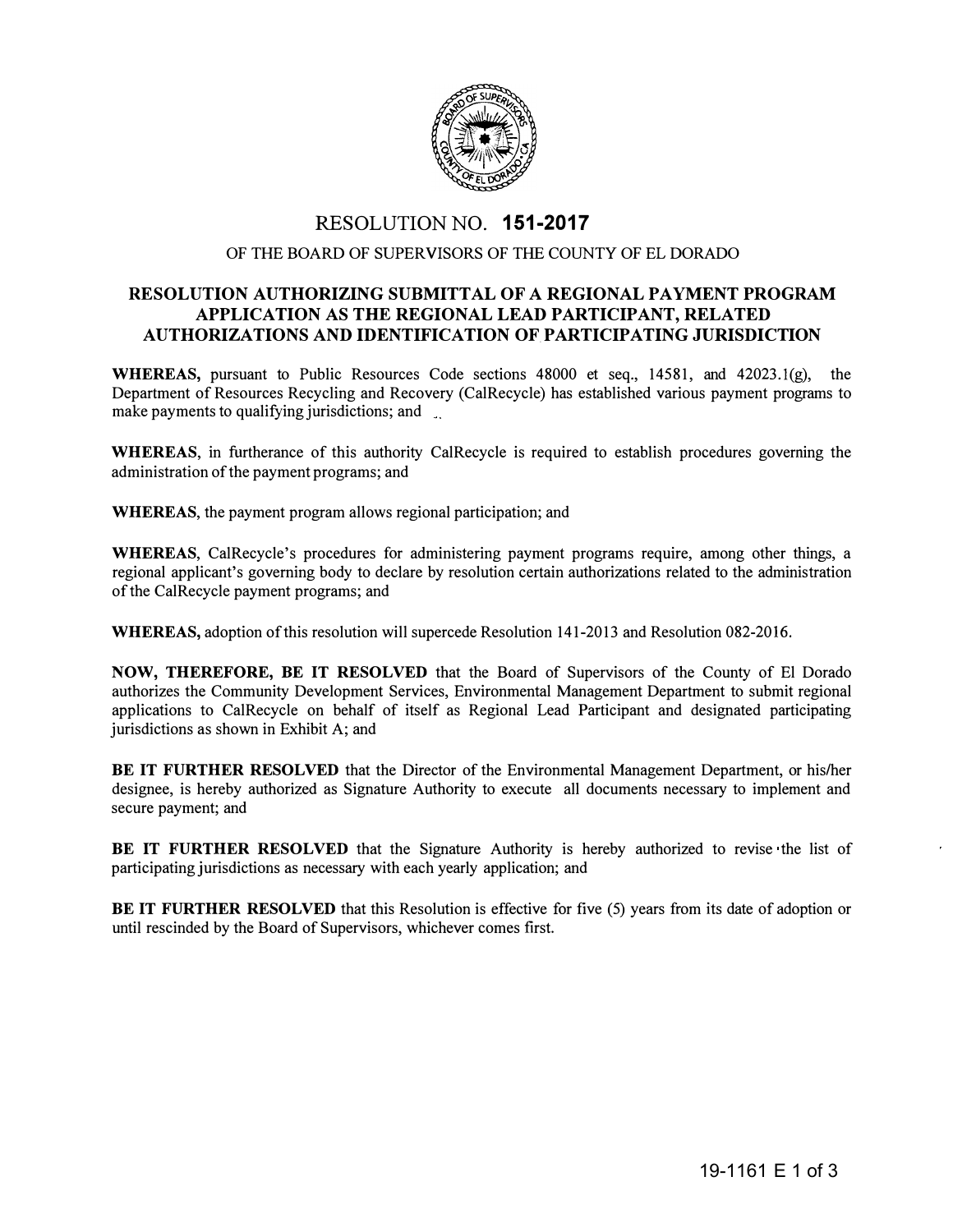151-2017 Resolution Page 2 of 3

PASSED AND ADOPTED by the Board of Supervisors of the County of El Dorado at a regular meeting of said<br>Board, held the 10th day of October 2017, by the following vote of said Board: Board, held the 10th day of October

Attest: James S. Mitrisin Clerk  $\oint$ f the Board of Supervisors By: **Deputy Clerk** 

Ayes: Veerkamp,Novasel,Hidahl,Frentzen,Ranalli Noes:None

Absent:None

Chair, Board of pervisors

Shiva Frentzen